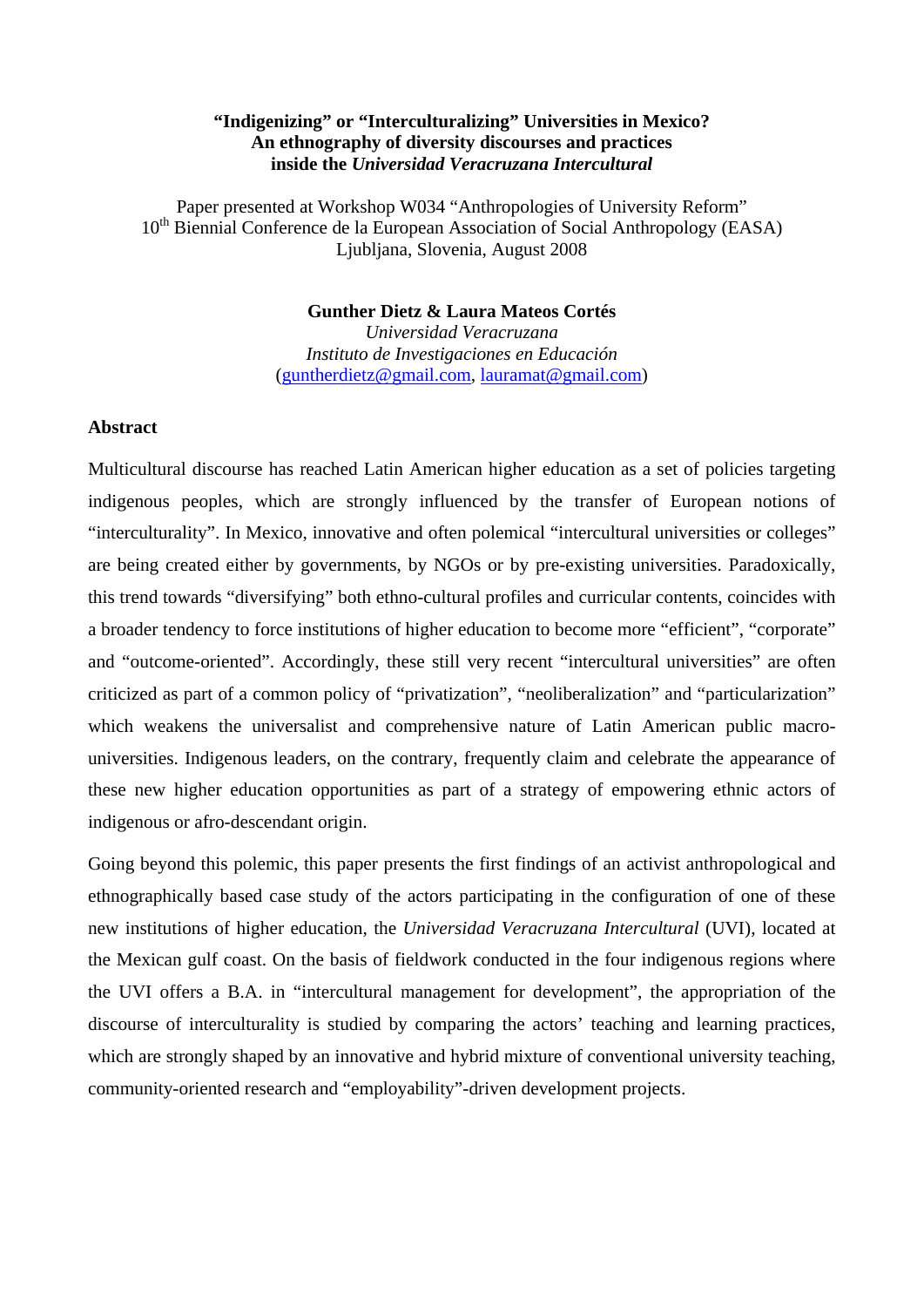### **Introduction**

The anthropological notion of cultural diversity has in recent decades been modified from being stigmatizingly perceived as a "problem" – scarcely integrated and / or specified, according to an essentialist and functionalist notion of culture –, passing through being demanded as a "right" – by a given minority, by indigenous peoples or even for the sake of humanity as a whole, as in the case of the "Universal Declaration on Cultural Diversity" (UNESCO 2002) –, until being anthropologically-pedagogically proclaimed as a key "resource" – for intercultural education, for the diversity management, for the development of essential competences in knowledge-based societies (García Canclini 2004). This gradual modification reflects a critical, sometimes selective reception and appropriation of the legacy of multiculturalism by social sciences in general and anthropology in particular. Anthropologists have contributed their professional practice in programmes dedicated to the "interculturalization" of institutions that provide educational, sociocultural and social services (Dietz 2007). In Latin America, such anthropological-pedagogical programmes that illustrate the end of classical *indigenismo* - of those programmes specifically designed by non-indigenous social scientist in order to integrate indigenous communities into their respective nation-states - have highlighted the necessity of combining the existing and longstanding national traditions of "indigenous education" for basic education levels with this multicultural focus of the educational policies and their expansion into high-school and higher education levels. In this way, through a close collaboration between applied anthropology and post*indigenismo* educational projects, novel higher education institutions have been created, on occasions explicitly focussed on indigenous populations – known as "indigenous universities" –, while in other contexts they are called "intercultural universities" (Casillas Muñoz & Santini Villar 2006) in order to target society in general by using an "intercultural education for all" focus (Schmelkes 2008).

Inspired by the principles of "activist anthropology" developed by Hale (2006, 2008), we are currently carrying out a dialogical-ethnographical case study inside one of these new, culturally diversified institutions, the *Universidad Veracruzana Intercultural"* (UVI) in Mexico. Our project aims at analysing how the participation of indigenous and non-indigenous, anthropologists and other social scientists shape in such a programme the still recent move towards the social, political and even legal recognition of diversity within public universities. Through their academic programme that principally targets indigenous and non-indigenous students living in marginalized, rural and indigenous communities, the UVI is trying to diversify supposedly universalist academic "knowledge" in order to relate it to local knowledge, to subaltern, "ethno-scientific" and alternative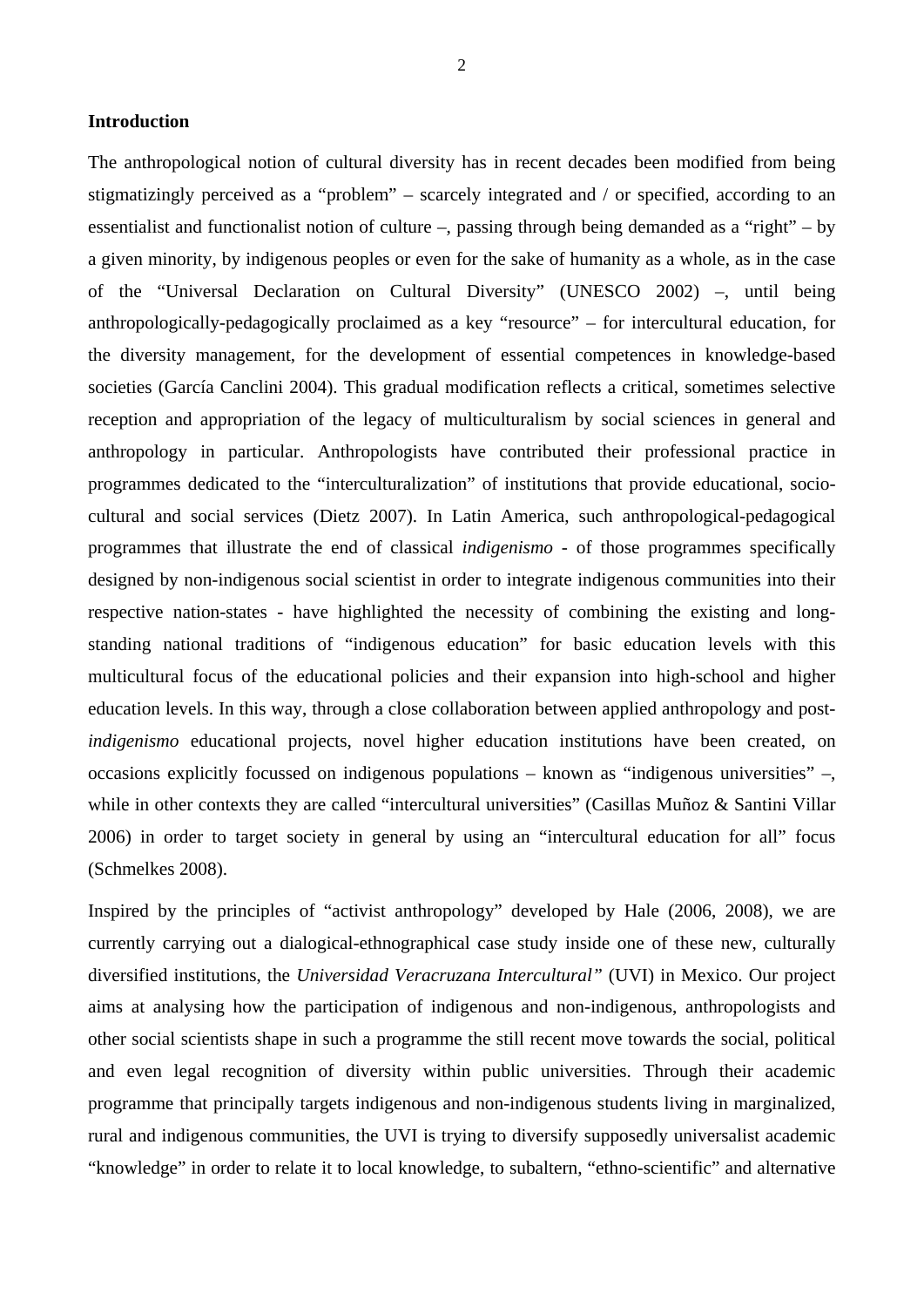knowledge, all of which mutually hybridize each other and thus create new, diversified, "entangled" and "globalized" cannons of knowledge (Mignolo 2000, Escobar 2004). As will be illustrated below, this emerging *diálogo de saberes* or "dialogue among different kinds of knowledge" (De Sousa Santos 2006, Mato 2007), which involves "inter-cultural", "inter-lingual" and "inter-actor" dimensions, also forces academic anthropology to redefine its basic theoretical concepts as much as its methodological practices, that are still all too mono-logically and mono-lingually oriented.

#### **From pilot programme to university structure? The creation of the UVI**

In order to generate education systems that are more pertinent to the cultural realities and needs of the target population, the present decentralization efforts of higher education institutions are accompanied by programs to diversify curricular contents and teaching-learning methods. In this way, in 2005 the Universidad Veracruzana (UV), an autonomous, public higher education institution based in Xalapa, the state capital of Veracruz located at the Mexican Gulf coast, decided to open its own 'Intercultural Programme' to preferentially focus on the claims for higher education in and for indigenous regions of the state. In contrast to other "intercultural universities" promoted by the Mexican federal government (Schmelkes 2008), the so-called Universidad Veracruzana Intercultural" programme (cf. http://www.uv.mx/uvi) was not created as a "new university", but within an established public university – it originated from a "Multicultural Education Seminar in the State of Veracruz" (SEMV), a team consisting mainly of local anthropologists that – coordinated by Sergio Téllez Galván at the Institute of Research in Education of the UV – offered diploma, specialization and postgraduate courses for professionals in the field of intercultural education and intercultural studies (Téllez/Sandoval/González 2006).

Combining the academic interest in developing culturally pertinent educational programmes with the demands of indigenous organizations and movements for a broader and better adapted offer of higher education options in indigenous regions and communities, an agreement was established in November 2004 between the UV and the General Coordination for Intercultural and Bilingual Education (CGEIB) of the federal government's Ministry of Education (SEP) in order to start from within the university such an intercultural program. Since then, the resources for this venture are principally provided by the general budgets of the Veracruz state government, through federal government funding from CGEIB and by the UV's own budget. In August 2005, this "intercultural programme" started by simultaneously offering two B.A. degrees in four regional centres: one in "Sustainable Regional Development" and the other in "Intercultural Management and Education".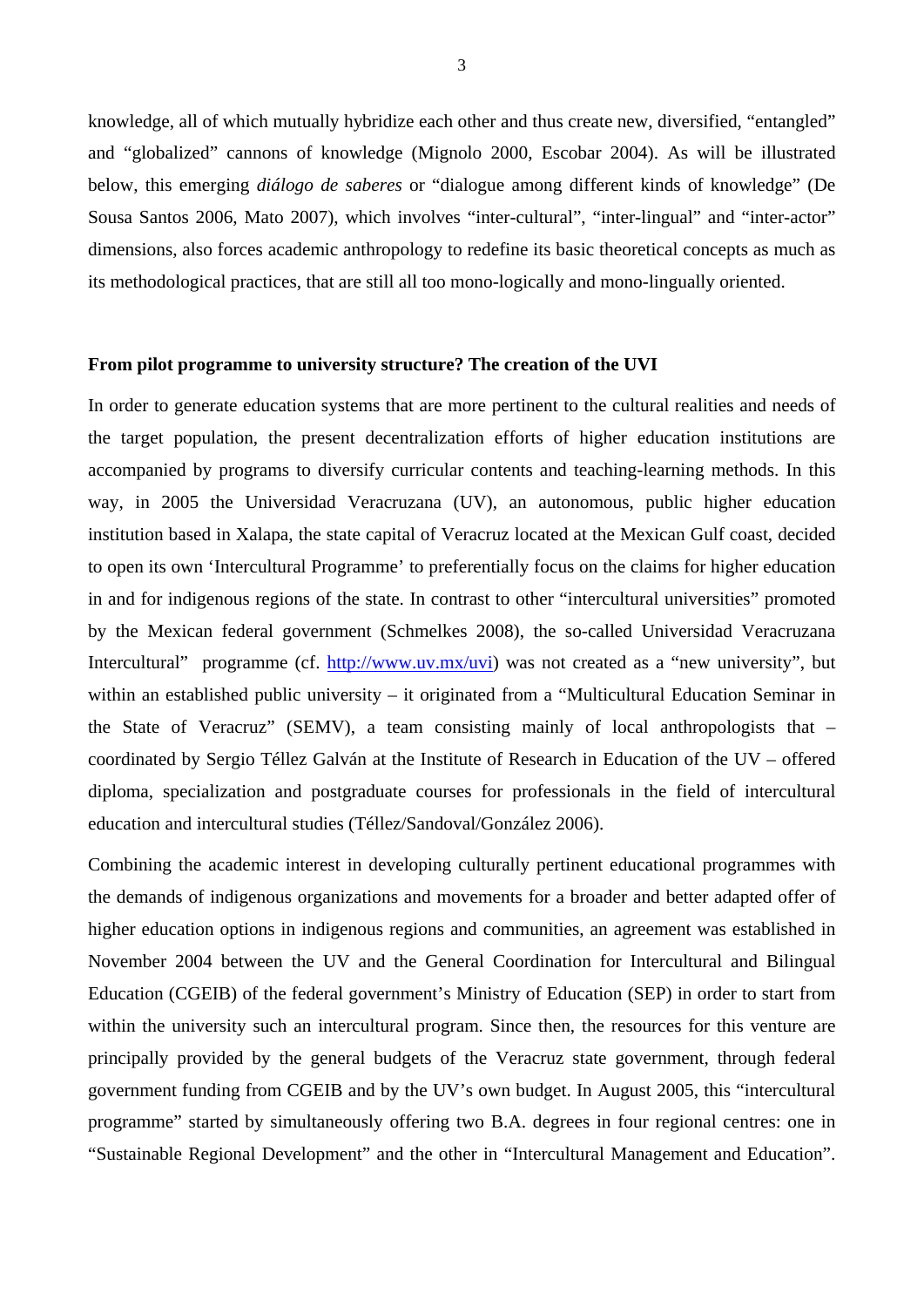The first two generations of UVI students entered the university through one of these two degree programmes. However, both the community claims to expand the range of academic courses on offer and the impossibility of generating "conventional" degree courses in indigenous regions led the UVI staff, composed mainly of anthropologists, educators, agronomists and linguists, to redesign studies on offer opting for just one degree course with a multimodal structure and diverse orientations (cf. below). Hence, since August 2007 the students that had already started their respective degree courses were integrated into the new B.A. degree in "Intercultural Management for Development", which is able to offer a wider range of educational options without reducing the number of regional campus locations where this B.A. is taught.

#### **Decentralising or Devolving? The "intercultural regions" of the UVI**

Even though Veracruz University already had a decentralised system of five campuses distributed throughout the state, these academic centres again were concentrated in urban areas, where rather conventional degree courses based on western university models were taught. However, from the very beginning the new programme decided to establish centres in less privileged and in the most marginalised areas of the state, which as a matter of fact – and as a colonial or postcolonial legacy – are those regions where mostly indigenous population lives (Lomnitz Adler 1995). Hence, after carrying out a regional diagnosis that applied a combination of ethnolinguistic and socioeconomic criteria, along with marginalisation, social and human development factors (UVI 2005), four "intercultural regions" were chosen $<sup>1</sup>$  and within the same indigenous communities the new centres</sup> of the UVI were established: the Huasteca intercultural region based in Ixhuatlán de Madero; the Totonacapan intercultural region based in Espinal; the Grandes Montañas intercultural region based in Tequila; and the Selvas intercultural region based in Huazuntlán (cf. map). In each of the four regional centres, the UVI hired a regional coordinator, an academic support facilitator, five full time lecturers and several part time lecturers.

Furthermore, the central office in Xalapa administers the programmes of study and offers continuous training courses for both UVI staff and the wider University community (cf. below). Apart from rather conventional academic decision making structures, the UVI incorporates both one central and four regional "Advisory Councils" which who observe, supervise and advise the educational programmes, the teaching, research and community extension activities. The General Advisory Council is made up of academics external to the UVI and / or the UV, who periodically

 $\overline{a}$ 

<sup>1</sup> This term was employed to reflect the plural ethnic nature and internal diversity that characterises each of the indigenous regions in the state of Veracruz.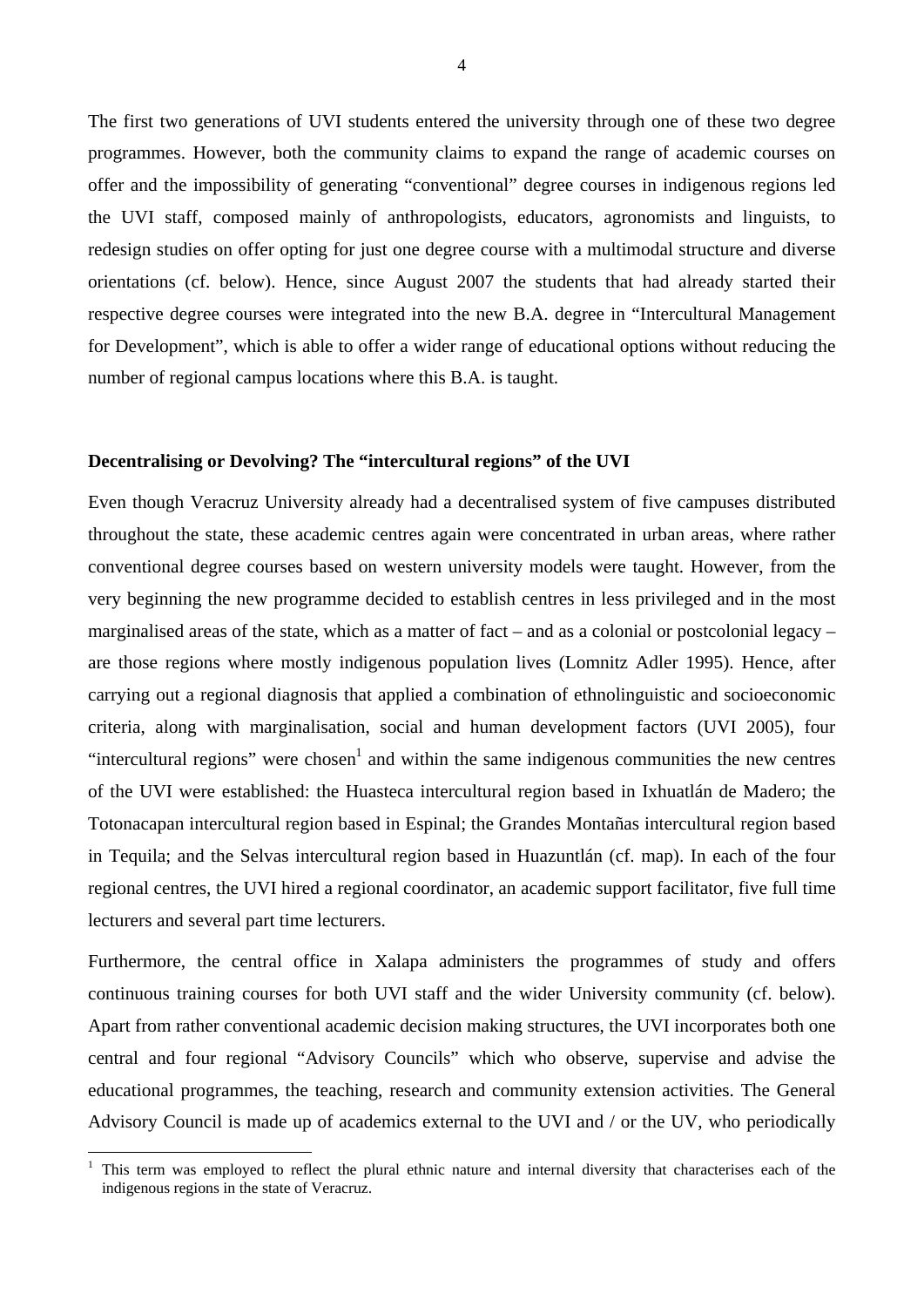advise the team of directors on the future projection of the institution, while the four Regional Advisory Councils are integrated by local mayors, civil, agrarian, and/or religious authorities as well as representatives of NGOs and civil associations which are active in the respective region. They jointly supervise teaching activities and research projects carried out by students and academic staff together with local communities in the regions.



**Map: The five UVI regional centres** (Ávila Pardo & Mateos Cortés 2008)

# **Transdisciplinary Teaching Methods? Towards an "Intercultural Management for Development"**

As previously mentioned, the B.A. degree in "Intercultural Management for Development" is presently offered in the four regional centres. It comprises an official and formally recognised degree programme in eight semesters that responds to an inter- or transdisciplinary, multimodal, flexible curriculum that requires student autonomy and that has been adopted inside the UV as a whole. Students choose "educational experiences" instead of classical subject courses, which are grouped by area (basic-instruction, disciplinary, terminal and free choice courses) and per module (conventional face-to-face classes, virtual or e-learning classes and/or a combination of both types of teaching styles).

These courses or educational experiences generate a range of educational itineraries called "orientations"; they are not disciplinarily specialized curricula, but interdisciplinary fields of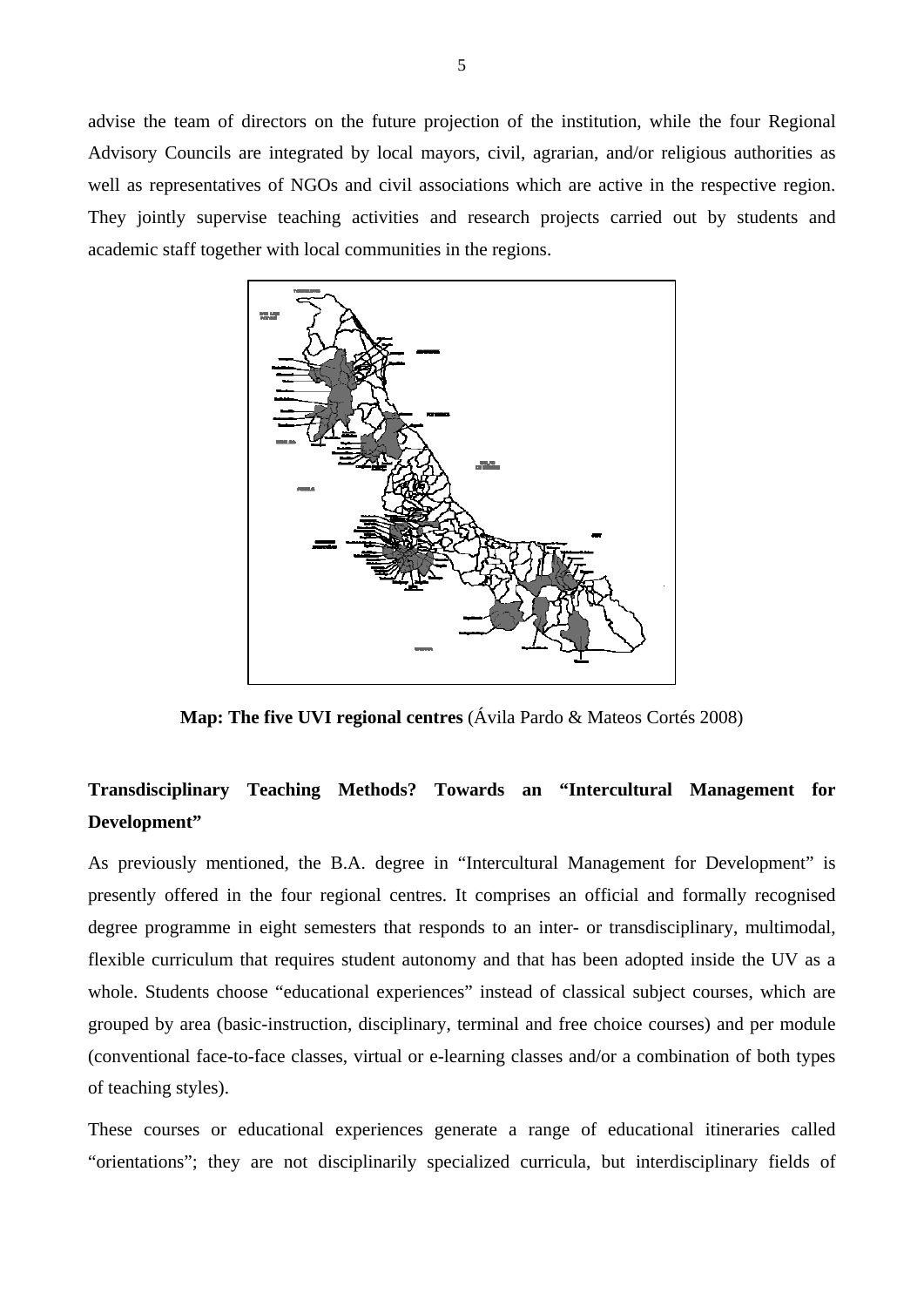knowledge provided for a professional future activities of "intercultural managers", of knowledge brokers and intercultural translators (cf. graph).



# **Graph: Structure of the Degree in Intercultural Management for Development**  (UVI 2007)

Since 2007, the following orientations are offered in the four UVI regional centres:

- Communication: according to its programme of studies, this orientation "prepares professionals in the field of cultural promotion, based on the diversified use of media and communication and a critical view of their role in the construction of identities within a framework of globalization. (…) The training focuses on participative methodologies that enable a contextualized appropriation of tangible and intangible heritage" (UVI 2007: n.p.).
- Sustainability: this orientation "establishes spaces for the intercultural construction of knowledge for training professionals capable of contributing to the improvement of the quality of life in the regions and the construction of options for sustainable development, thanks to the generation of knowledge, skills and attitudes targeting the re-appraisal, development and promotion of ancestral knowledge associated with dialogical societynature relations" (UVI 2007: n.p.).
- Languages: this orientation "fosters an academic re-valuing, management and mediation of inter-lingual communication processes within an intercultural focus" (UVI 2007: n.p.).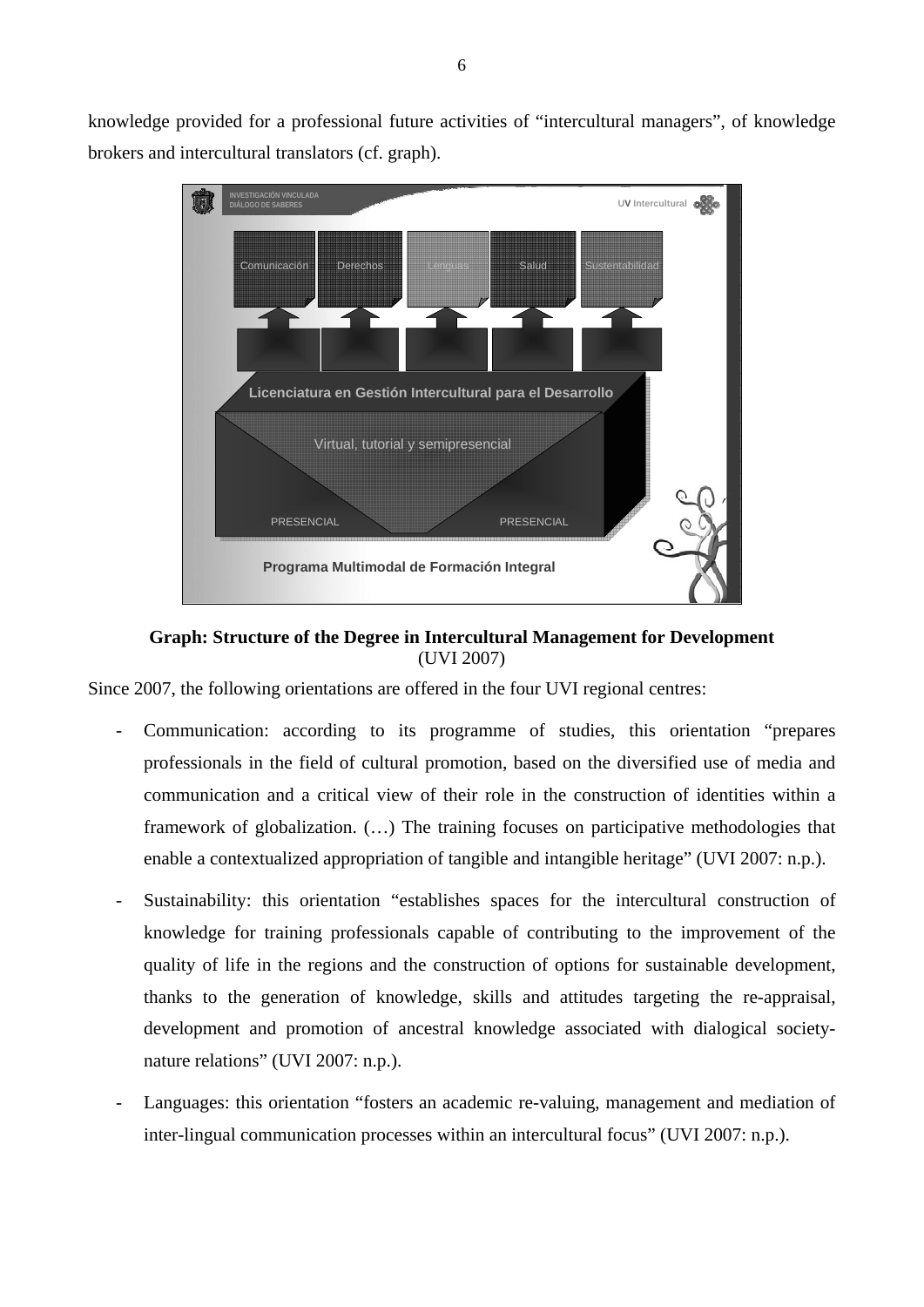- Rights: this orientation "strives to prepare human resources to improve the areas of justice and legal issues in order to promote effective access of vulnerable sectors of society to the legal system, as well as to secure human rights as a guarantee for broader legal security" (UVI 2007: n.p.).
- Health: finally, this orientation "seeks to improve the health situation in the indigenous regions of Veracruz, through the training of professionals who can act as intermediaries between traditional medicine and state-run health services for communities" (UVI 2007: n.p.).

Independently of the orientation the students choose, this B.A. programme is particularly shaped by an early and continuous immersion of students and lecturers in activities carried out inside the host community. Based on a cross-cutting methodological axis, courses and modules including methodologies of community and regional diagnosis, ethnographic tools, participatory project management and evaluation, from the first semester onwards students begin to carry out their own research and knowledge transfer activities inside their home communities.

### **Creating New Hybrid Subjects? The UVI students**

Taken together, all three student generations currently involved in the B.A. programme (2005-2009, 2006-2010 and 2007-2011) carried out throughout the five different orientations and in the four regional study centres, the UVI has a population of 562 students, of which 336 are women and 226 are men. Of this student body, 335 are native speakers of an indigenous language and 227 only speak Spanish. The main indigenous languages spoken by students are Náhuatl, Tachiwn tutunaku (Totonaco); Núntah+'yi (Zoque-popoluca); Diidzaj (Zapoteco); Ñahñü (Otomí); Teenek (Huasteco); Hamasipijni (Tepehua); and Tsa jujmí (Chinanteco). Classes are normally taught in Spanish, but certain kinds of teaching and project activities are also carried out in the main indigenous language in the region: in Náhuatl (in the Huasteca, Grandes Montañas and Selvas centres), in Totonaco (in the Totonacapan centre), in Zoque-popoluca (in the Selvas centre) and in Otomí (in the Huasteca centre).

Taking into account the striking lack of educational options at high-school level that still shapes the indigenous regions of Veracruz, which often obliges students to pursue precarious modi of distant education such as *telesecundarias*, the "normal" process of choosing students through multiple choice entrance exams is not applied in the UVI regional centres. Instead, students must run through a qualitative selection interview and present a personal letter of their motives for pursuing studies at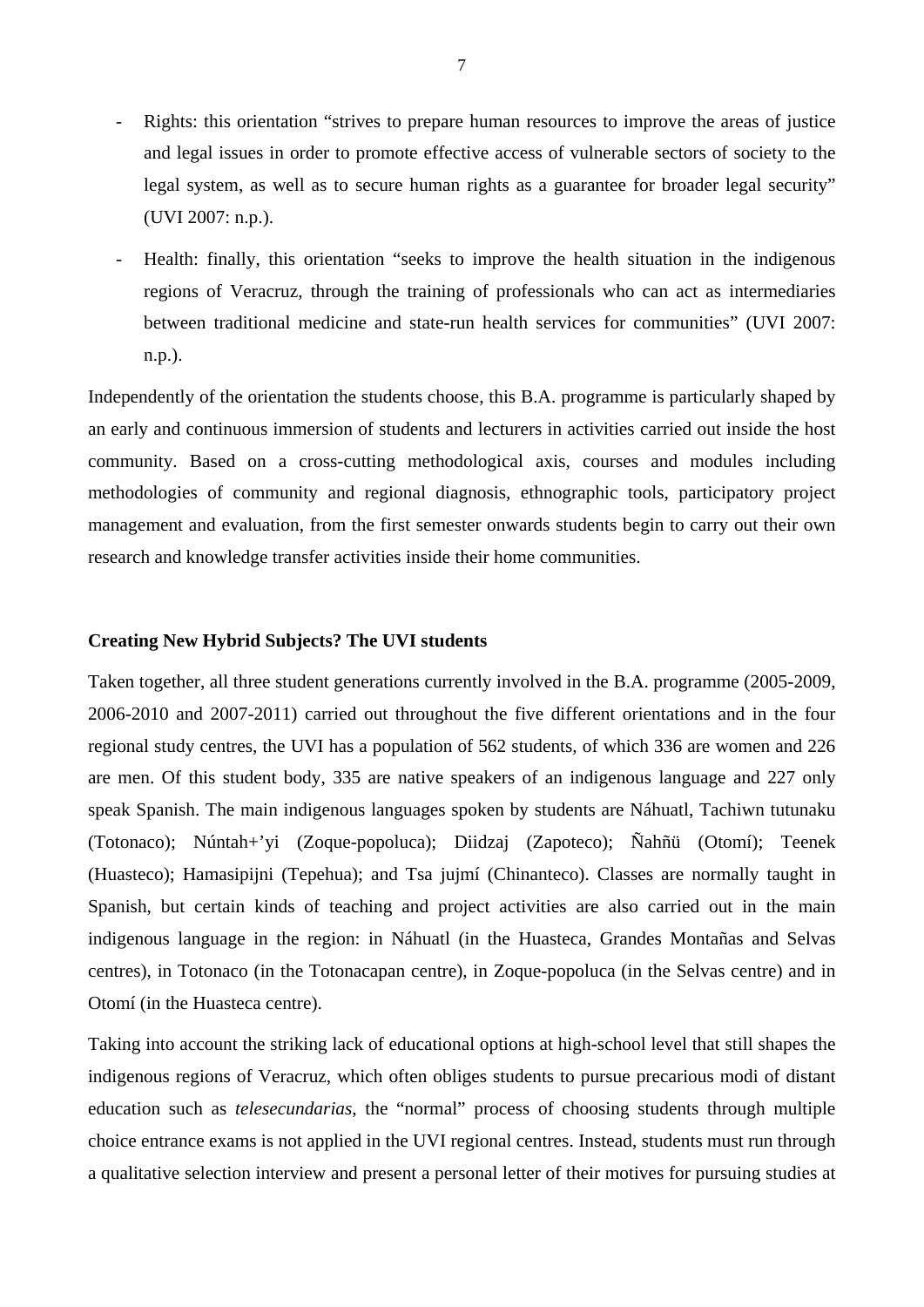the UVI as well as a letter of recommendation by a traditional, civil or religious authority of their local community. Given the recent nature of this new kind of university, it is until next year that the first UVI Intercultural Managers for Development graduates will leave university, in order to start working as project managers, mediators, translators, liaison officers and/or technical assistants in governmental or non-governmental projects. Others will work through self employment in local and regional development initiatives or consultancies.

In order to smoothly transit from UVI studies to employment, the majority of students have rather early started to carry out intermediary and advisory activities and to design projects while still studying. Almost all of the UVI students are from indigenous regions and would otherwise not have been able to access higher education in urban centres. However, recently an increase in student mobility between regions is perceivable due to the fact that more students who are from other regions, including urban centres, decide to apply for studying at the UVI. The three generations of students are currently involved in their third, fifth and seventh semesters, respectively. As mentioned above, the B.A. in Intercultural Management for Development is taught through a mixed format that combines conventional face-to-face classes in small groups with newer kinds of workshops-based classes and intensive community outreach work, which students carry out under the supervision of a lecturer-tutor and in close collaboration with communal authorities, NGOs and civil associations present in the regions.

For this reason, the UVI has signed a series of agreements with local actors and regional networks, who thus get involved as counterparts in the extra-curricular teaching-learning process. Through such early work experiences the students have to compare, contrast and translate diverse types of knowledge: formal and informal, academic and community-based, professional and experiential knowledge, generated in both rural and urban contexts by both indigenous and non-indigenous actors. This continuous exchange of knowledge and methodologies, of academic versus community-rooted kinds of knowledge, is generating new, rather hybrid subjects which are able to oscillate not only between different kinds of knowledge, but also between rather diverse ways of putting knowledge into daily practice inside and outside their communities of origin.

### **New Intermediaries? The role of the teaching staff**

The UVI lecturers cover a wide range of humanities, social sciences and engineering disciplines and includes many young, recently graduated teachers which are just starting postgraduate or Ph.D. studies. These lecturers and tutors are not contracted with regard to their ethnic origin, but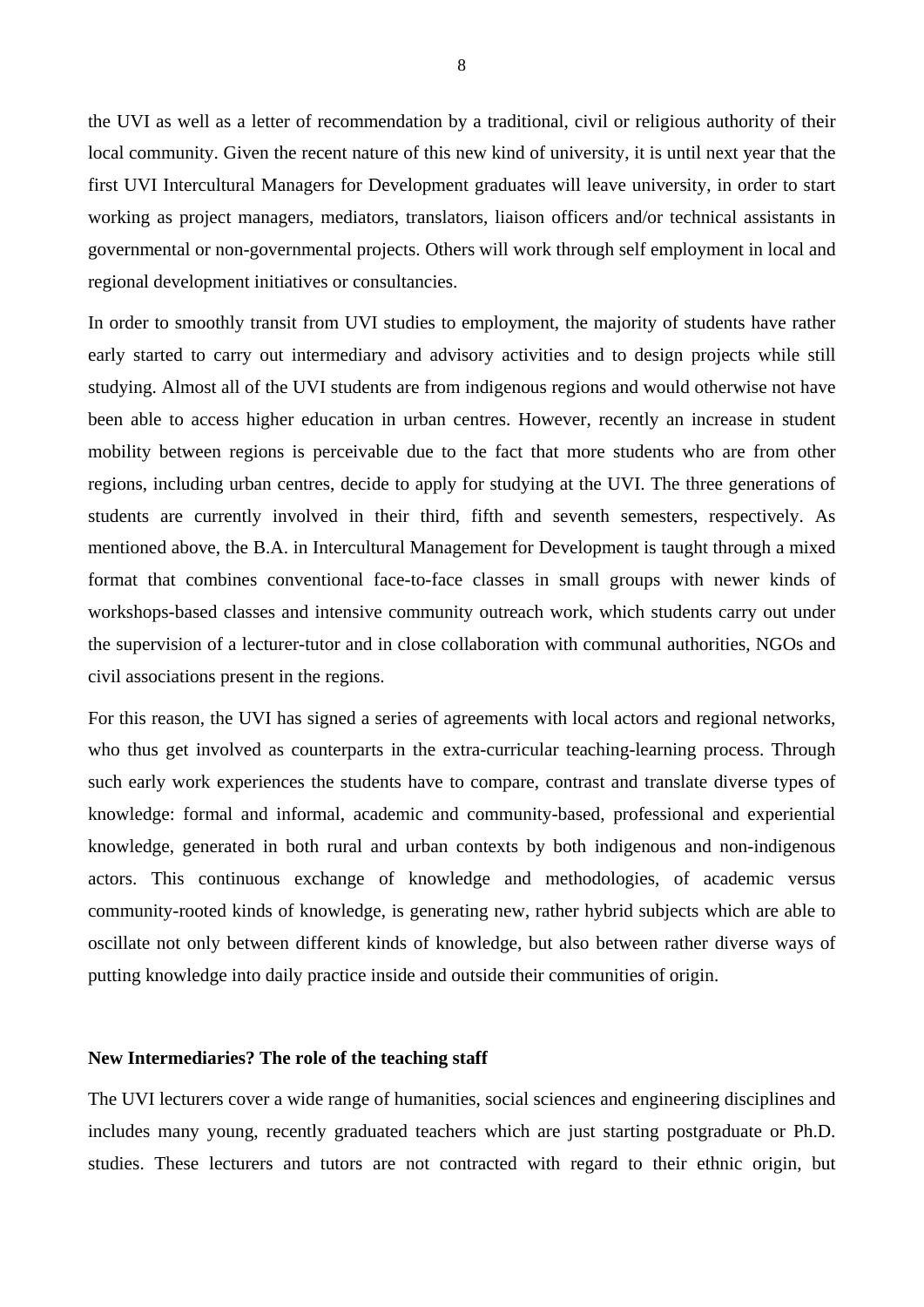following criteria of professional experience and considering above all their intimate knowledge of and their rootedness inside the region in which their UVI centre is located. Accordingly, most UVI lecturers and tutors come from the same region in which they work in and thus provide their students not only with academic, but also with local and regional knowledge. Other non-academic professionals and/or local experts also participate in the teaching of certain modules or of specific courses which are directly related to their own professional practices. In total, the UVI has a teaching body of approximately sixty, including full time and part time staff, as well as those in charge of designing and coordinating the B.A. orientations from the central office in Xalapa.



**Graph 2: The UVI loop of research, teaching and outreach (Dietz & Mateos Cortés 2007)** 

A substantial change that is currently underway within the UVI is associated with the relationship between teaching, research and community outreach services. Until recently, research and project implementation activities were mainly carried out by students, while lecturers concentrated on teaching and on tutoring projects carried out by their respective students. Reflecting the universitywide process of "departmentalization"<sup>2</sup> which has been started inside the UV in recent years, and in an effort to bridge the traditional gap between university teaching, organised in "faculties", and research, channelled through "research institutes", by creating the new figure of "departments", the UVI is just transforming its "orientations", offered as part of the B.A. programme in Intercultural Management for Development, into the future departments of "Communication", "Sustainability",

 $\overline{a}$ 

<sup>2</sup> In general terms, these university "departamentalization" efforts are detailed in Universidad Amazónica de Pando (2005) and Zambrano Leal (2006).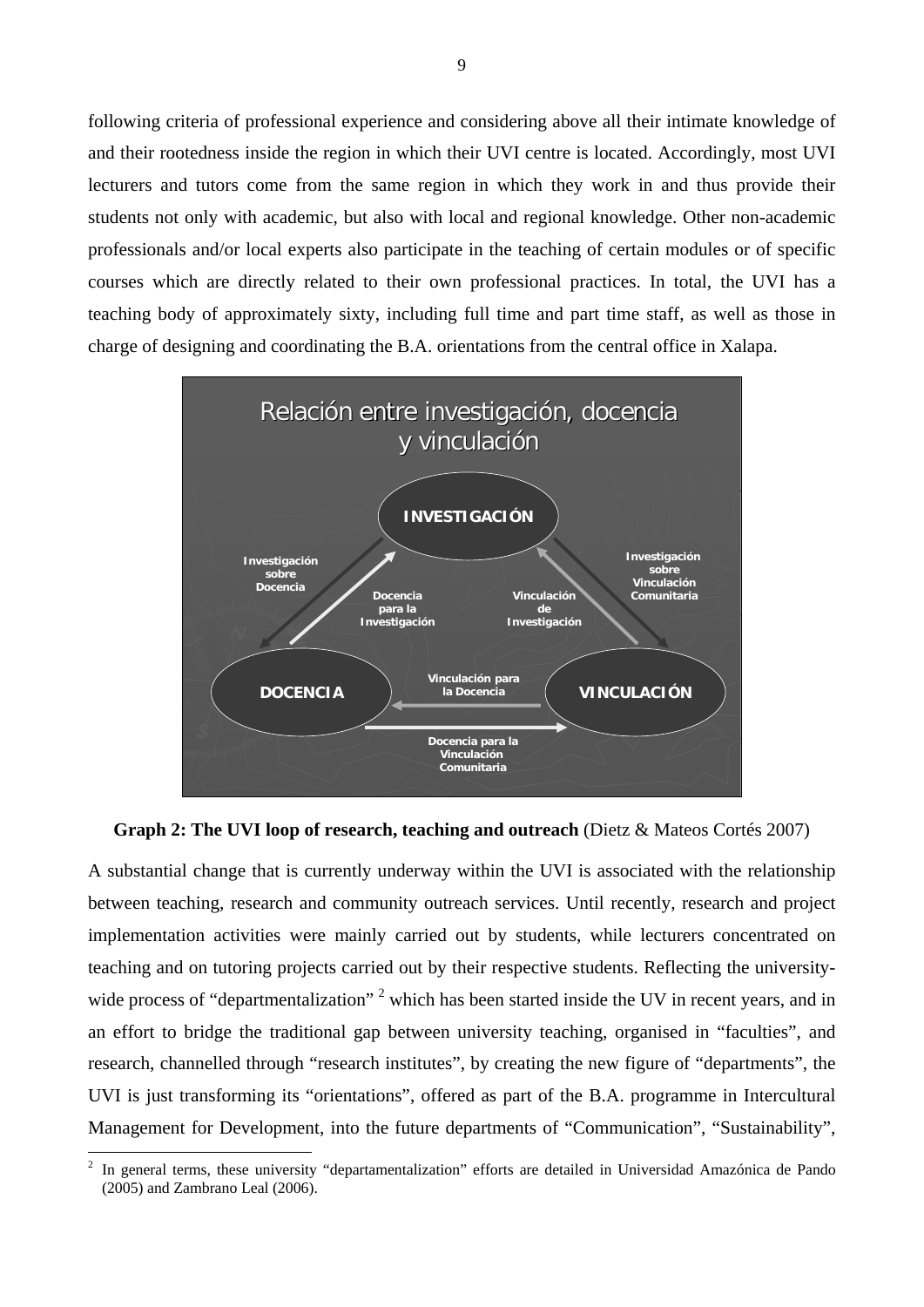"Languages", "Law" and "Health". Each department is made up of the lecturers in charge of their respective orientation in each of the four regional centres and in the central office in Xalapa, thus forming small units that combine tasks of teaching, research and community outreach. Hence, the lecturers' outreach research activities are closely linked to community demands and to onpoing student projects. The result is a mutually enforcing and complementary "loop" of circular teaching, research and community outreach activities, as illustrated in graph 2.

### **Diversity as a Resource? The anthropological contribution**

The recognition of cultural diversity, the development of culturally pertinent educational programmes and interculturality as a new form of initiating relations between diverse cultural, linguistic and ethnic groups – these are the anthropological principles which shaped this new kind of university from its very beginnings onward. Furthermore, the team of mainly anthropologists and educators that designed this programme had the explicit general purpose of "favouring democratic coexistence in Veracruz society, as well as the processes of generating knowledge in the localities of the Intercultural Regions, through the training of professionals and intellectuals committed to the economic and cultural development of community, regional and national territories, whose activities contribute to promoting a process of revaluing and revitalising the native cultures and languages. These will be attained by privileging cultural diversity and the participation of communities under the principles of sustainability of the regions of interest, a sense of belonging in the communities to avoid out-migration and protection of the environment" (UVI 2008: n.p.).

These objectives and their underlying proposals have developed since the programme was created in 2005. Originally, the UVI was principally promoted from an anthropological-academic field, when lecturers and researchers from a predominantly European school of "Intercultural Studies" generated new spaces for research and teaching within the UV (Ávila Pardo & Mateos Cortés 2008). Strongly influenced by the contemporary anthropologies of ethnicity and of education, the team that promoted this pilot project opted for a transversal and constructivist focus of interculturality (Téllez Galván 2000): a special emphasis is made on the development of new "intercultural competences", understood as the students´ future key competences enabling them for future interaction in an evermore diverse and complex society.

However, this western-trained team of promoters quickly established close and fruitful relationships with indigenous activists and intellectuals for whom interculturality must be understood as a strategy of ethnic empowerment in contexts of cultural and ethnic differences and as a key tool for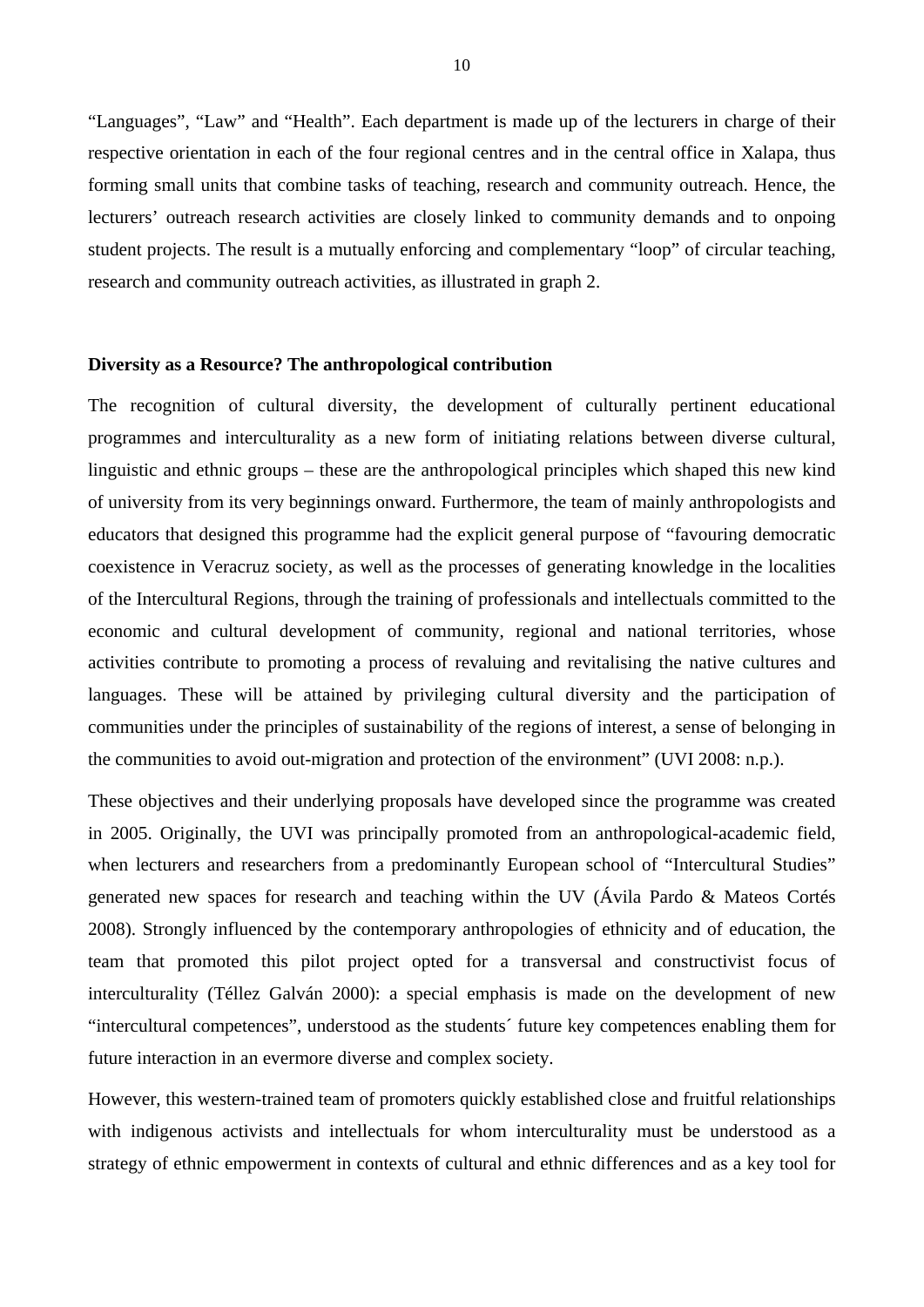reacting against racist discrimination, which evidently persists in the indigenous regions of Mexico and Veracruz. Finally, the exchange of knowledge and of intercultural discourses between these actors – urban academics and indigenous activists – is deepened and once more transformed by these two groups' encounter and close collaboration with NGOs stemming from social and/or environmental movements which are rather strong inside these regions (Mateos Cortés 2007). The protagonists of these NGOs emphasize the need to initiate more sustainable relationships with the environment and to promote a recovery of local, rural and/or indigenous knowledge which is traditionally related to the management of natural as well as cultural resources which may support indigenous ecosystems facing the inequalities of global power structures. Under the political impact of the Zapatista movement and the claimed re-definition of the relationship between the neoliberal nation-state and the country's indigenous peoples (Dietz 2005), these three types of actors start to mutually fertilize their intercultural discourses and their respective educational proposals, such as those specified in the UVI programmes. As a result, more emphasis is placed on processes of negotiation, intermediation and translation of heterogeneous kinds of knowledge between the diverse groups participating in the UVI – academics, professionals, development agents and "local experts". Thus, three dimensions through which interculturality is conceived emerge from this encounter of different perspectives:

- an "inter-cultural" dimension, centred on complex expressions and links of cultural and educational practices which respond to different cultural logics, such as the community culture of common Mesoamerican roots, threatened by many waves of colonization and globalization, but still in use in the indigenous regions; the organizational culture of the social movements that struggle for defending the regions' cultural and/or biological diversity; and the western academic culture –presently inserted in a transition from a rigid, mono-logical, "industrial" and "Fordist" paradigm of higher education to a more flexible, dialogue, "postindustrial" or "post-Fordist" one, as illustrated in the above mentioned flexible and modularized UV educational model;
- an "inter-actor" dimension, that values and profits from the negotiations and mutual transference between diverse forms of knowledge between UV academics participating in the different orientations, providing anthropological, educational, sociological, linguistic, historical, and agro-biological knowledge, generated in the western epistemic cannons; indigenous organisation activists and NGOs present in the regions, that contribute with professional, contextual and strategic knowledge; and local experts and knowledgeable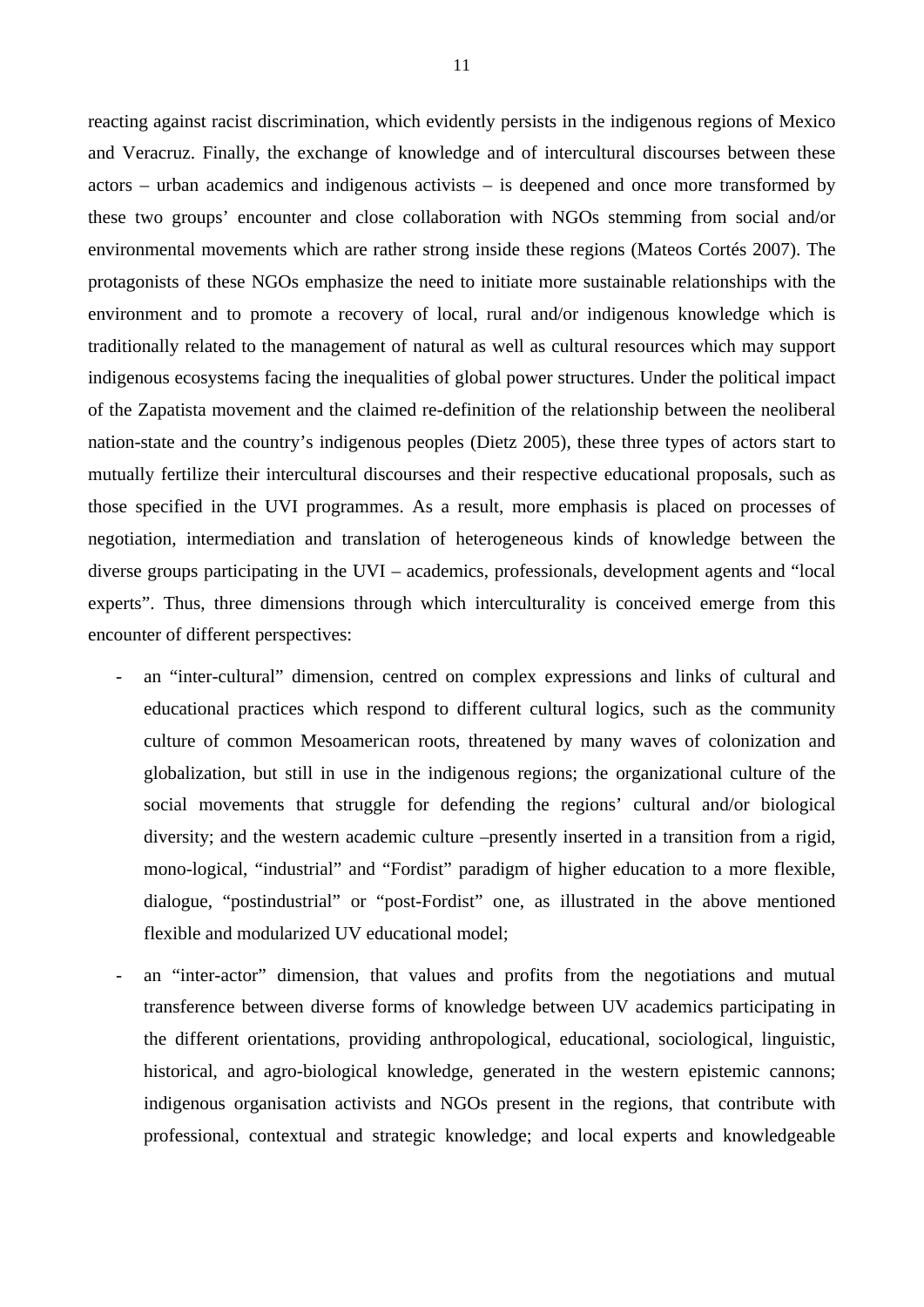*sabios* who provide collective memoirs, local and contextual knowledge on cultural and biological diversity of the immediate environment;

- and an "inter-lingual" dimension, that – reflecting the great ethno-linguistic diversity that characterises the indigenous regions of Veracruz – overcomes the conventional bilingual focus of classic *indigenismo* and profits from non-substantial, but relational competences that make the translation between such diverse linguistic and cultural horizons possible; this inter-lingual focus does not aim to provide the complete set of UVI educational programmes in various languages, but centres on the development of key communicative and translation skills provided by the student and teacher bodies in each of the regions.

Relating these different dimensions of interculturality and their different academic-anthropological as well as ethno-regional and activist sources, the UVI presently pursues both "empowerment" objectives of the (future) indigenous professionals, on the one hand, and cross-cutting key competences required for professional and organisational performance, on the other hand.

### **Conclusions**

As innovative and rather recent pilot project, the UVI has encountered a range of bureaucratic, financial, academic and political problems since it started only three years ago. The heterogeneity of the participating academic, political and organisational actors has proved quite a challenge when efficient institutional stances must be taken that are also to be legitimate for all the involved sectors. After a long process of diagnosis and political negotiation on the choice of regions and communities in which to establish the UVI regional centres, the main political representatives continue to decidedly support the UVI project. Nevertheless, the great cultural, ethnic and linguistic diversity in the indigenous regions of Veracruz still poses an important challenge for curricular development and diversification as well as for the implementation of programmes relevant to the regional population.

While the UVI is widely supported by the regional societies it serves, within the public university which gave birth to the project resistance and misunderstanding persist. Due to the heterodox notion of "university", of "degrees" and of "curriculum" employed by the UVI staff, some more traditional and "disciplinary" sectors of academia aim to confine this initiative to old fashioned assistantialist "outreach" activities rather than to open their own teaching and research activities to such experiences. The fact that a diversity of actors and a broad range of regional knowledge have been included in the very nucleus of academic degree programmes challenges the still present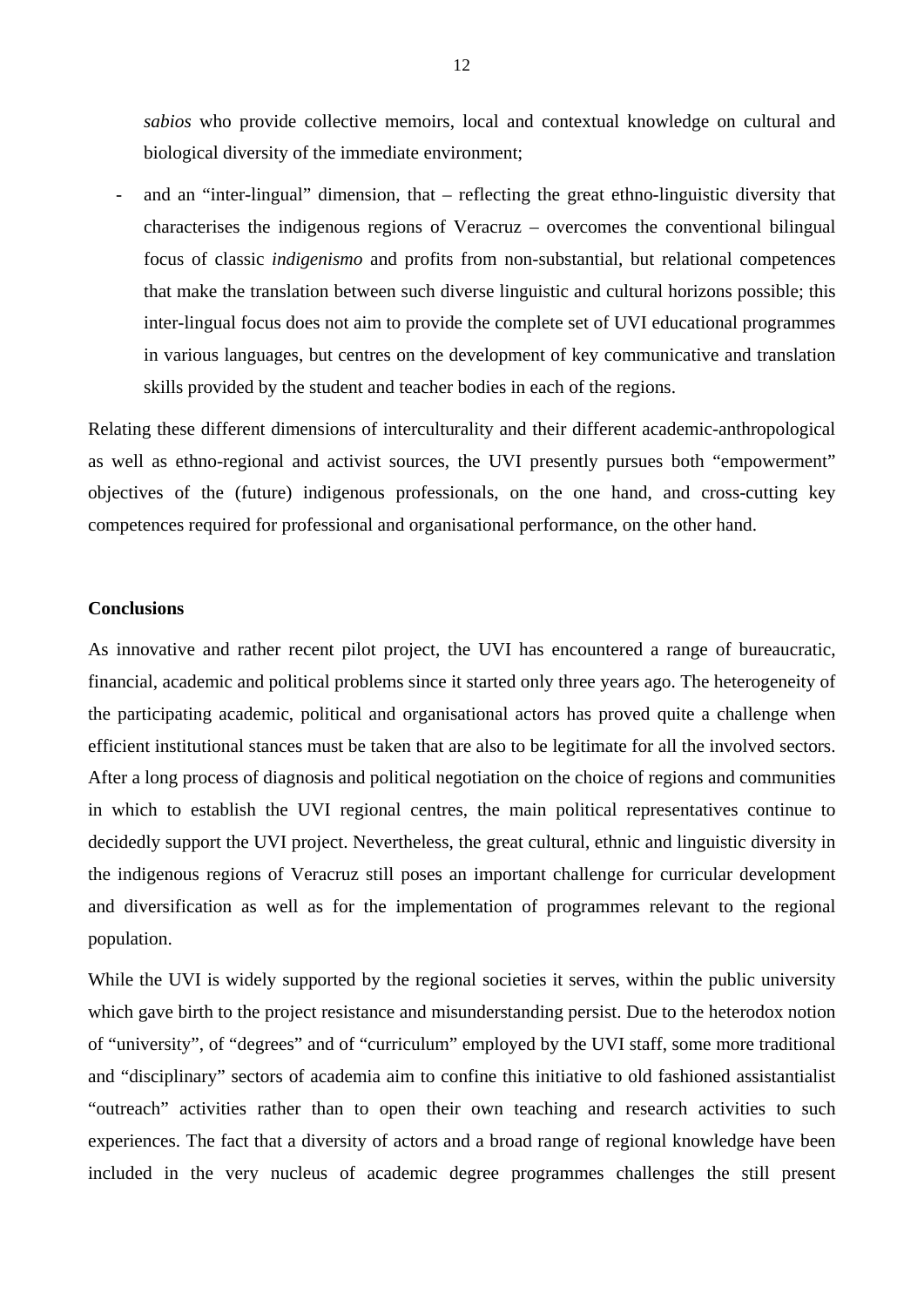universalist, rather mono-logical and "mono-epistemic" character of the classical western university. In this field, for a public anthropologist and his or her corresponding "activist" methodology (Hale 2008), one of the main challenges consists in linking the characteristics of an "intercultural university", orientated towards and rooted in the indigenous regions, with the dynamics and criteria of a "normal" public university, which through its curricular traditions, studies and degrees, its autonomy and its Humboldtian "freedom of teaching and research" provides decisive institutional "shelter" for the UVI, but which also often imposes all too rigid and orthodox academic practices that are insensitive to the rural and indigenous medium in which it operates. This process of negotiating habits and aspirations among university actors, host communities, professionals and involved students has triggered authentically intercultural experiences: whereas more academic, urban and non-indigenous representatives start recognising the viability and promoting the visibility of the UVI as a culturally diversified and relevant higher education alternative, in the indigenous regions novel learning processes of mutual transfers of knowledge are emerging.

The official recognition of the right to a culturally pertinent and sensitive higher education sparks an intense debate, not only on the need to create (or not) new "indigenous" universities, but furthermore on the challenge of generating new professional profiles for the alumni of these institutions, who will focus on professional activities shaped by intercultural dialogue and negotiation. The conventional and disciplinary profiles of professionals educated in western universities have failed to offer fields of employment related to the needs of indigenous youngsters, but have instead explicitly or implicitly promoted their out-migration and their assimilation to urban and non-indigenous environments and professions. Hence, the new professional profiles which are just being created and tested through pilot projects such as the UVI must meet a double challenge that higher education institutes have not yet faced: the challenge of developing flexible, interdisciplinary and professional degree programmes that are also locally and regionally relevant, useful and sustainable for both students and their wider communities. In this way, and thanks to their *in situ* implementation of work experiences and student research projects, the first generations of UVI students have gradually become the promoters and shapers of their of their own future professional practices and profiles. Their emerging role as intermediaries in their communities is already outstanding. In this way, a new generation bearing both academic and community, both indigenous and western knowledge has emerged – a generation that will certainly in the near future assume a new role as inter-cultural, inter-lingual and inter-actor "translator" who manages, applies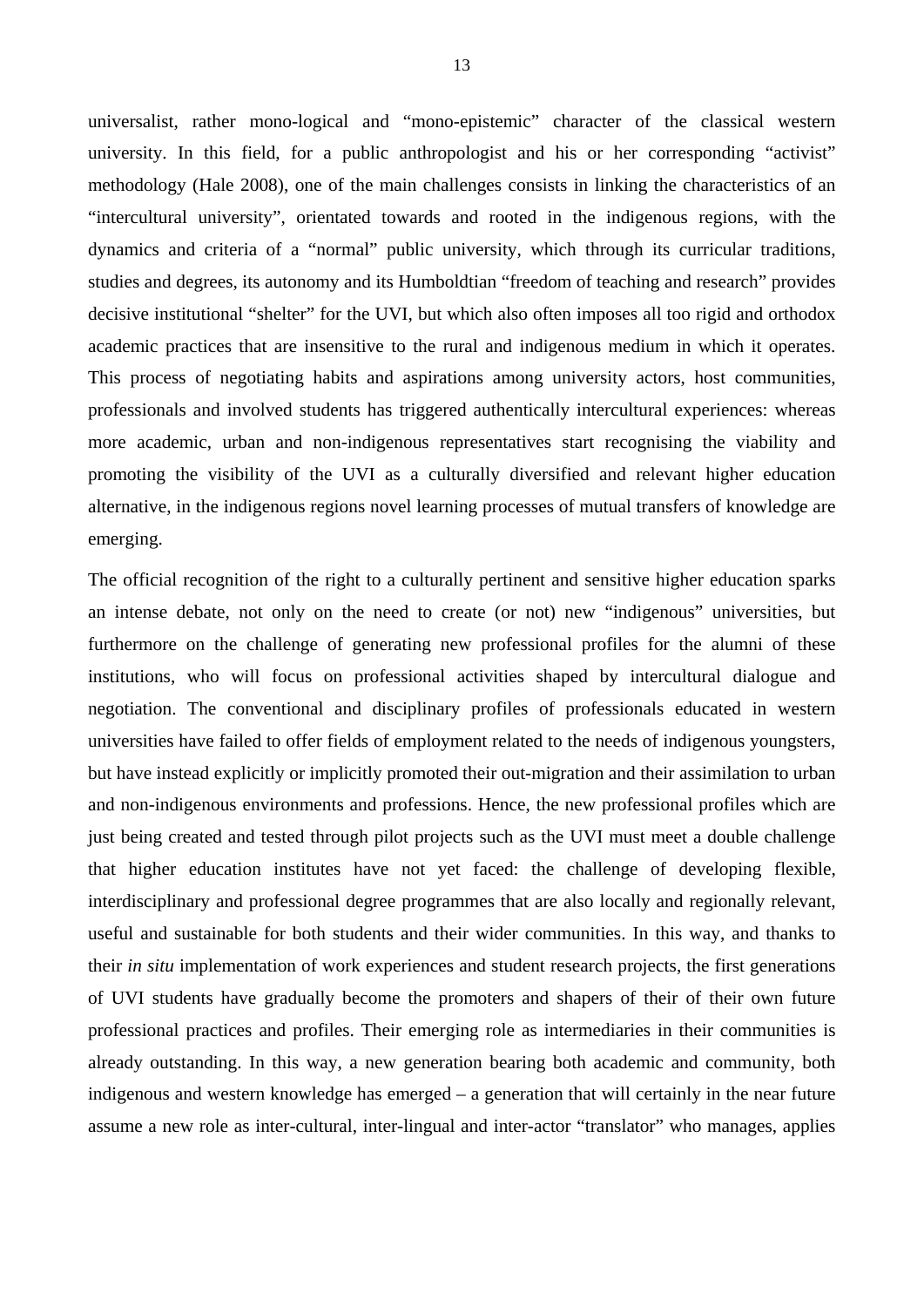and generates knowledge from diverse worlds, worlds which are often asymmetrical and antagonistically shaped, but which are necessarily ever more closely related.

### **References**

Ávila Pardo, Adriana & Laura Selene Mateos Cortés (2008) Configuración de actores y discursos híbridos en la creación de la Universidad Veracruzana Intercultural. *TRACE. Travaux et recherches dans les Amériques du Centre* 53: 64-82

Casillas Muñoz, Lourdes & Laura Santini Villar (2006) Universidad Intercultural: modelo educativo. México: SEP-CGEIB

De Sousa Santos, Boaventura (2006) La Sociología de las Ausencias y la Sociología de las Emergencias: para una ecología de saberes. En: Boaventura de Sousa Santos: Renovar la teoría crítica y reinventar la emancipación social. Buenos Aires: CLACSO

Dietz, Gunther (2005) Del indigenismo al zapatismo: la lucha por una sociedad mexicana multi-étnica. En: N. Grey Postero & L. Zamosc (eds.): La lucha por los derechos indígenas en América Latina, pp. 53-128. Quito: Ediciones Abya-Yala

--- (2007) Cultural Diversity: a guide through the debate. *Zeitschrift für Erziehungswissenschaft* 10, 1: 7-30

Dietz, Gunther & Laura Selene Mateos Cortés (2007) Laboratorio de Formación Metodológica para la Investigación en la UVI: propuesta de trabajo. Xalapa, Ver.: Universidad Veracruzana

García Canclini, Néstor (2004) Sociedades del conocimiento: la construcción intercultural del saber. En: N. García Canclini: Diferentes, desiguales y desconectados: mapas de la interculturalidad, pp. 181-194. Barcelona: Gedisa

Hale, Charles R. (2006) Activist Research v. Cultural Critique: indigenous land rights and the contradictions of politically engaged anthropology. Cultural Anthropology 21, 1: 96-120

--- (2008) Introduction. En: Ch.R. Hale (ed.): Engaging Contradictions: theory, politics, and methods of activist scholarship, pp. 1-28. Berkeley: University of California Press

Lomnitz Adler, Claudio (1995) Las salidas del laberinto: cultura e ideología en el espacio nacional mexicano. México: Joaquín Mortiz

Mateos Cortés, Laura Selene (2007) Un análisis de los discursos interculturales a través de la migración de discursos académicos y políticos hacia actores educativos: el caso de Veracruz. (Ponencia presentada en el Congreso Nacional de Investigación Educativa). Mérida: Comisión Mexicana de Investigación Educativa

Mato, Daniel (2007) Valoración de la diversidad y diálogos de saberes para la construcción de sociedades más gratificantes: una mirada desde América Latina. En: Puntos de Vista, año III, n° 12, pp. 27-46. Madrid: Observatorio de las Migraciones y de la Convivencia Intercultural, cfr. http://www.munimadrid.es/UnidadesDescentralizadas/ServALaCiudadania/InmiCoopVolun/Inmigracion/Es pInformativos/ObserMigraciones/Publicaciones/PtosVista/pvista\_12.pdf [accessed 04/15/2008]

Schmelkes, Sylvia (2008) Las universidades interculturales en México: ¿Una contribución a la equidad en educación superior? (Ponencia presentada en el panel "Intercultural Universities in México: empowering indigenous peoples or mainstreaming multiculturalism?", "First Conference on Ethnicity, Race, and Indigenous Peoples in Latin America and the Caribbean"). San Diego: University of California at San Diego

Téllez, Sergio (2000) El discurso y la práctica de la educación multicultural: una aproximación al caso mexicano. (Tesis doctoral). Madrid: Universidad Nacional de Educación a Distancia

Téllez, Sergio / Juan Carlos Sandoval / O. González (2006) Intercultural University of Veracruz: a holistic project promoting intercultural education. *Intercultural Education* 17, 5: 499-506

UNESCO (2002) Declaración Universal sobre la Diversidad Cultural. Paris: UNESCO